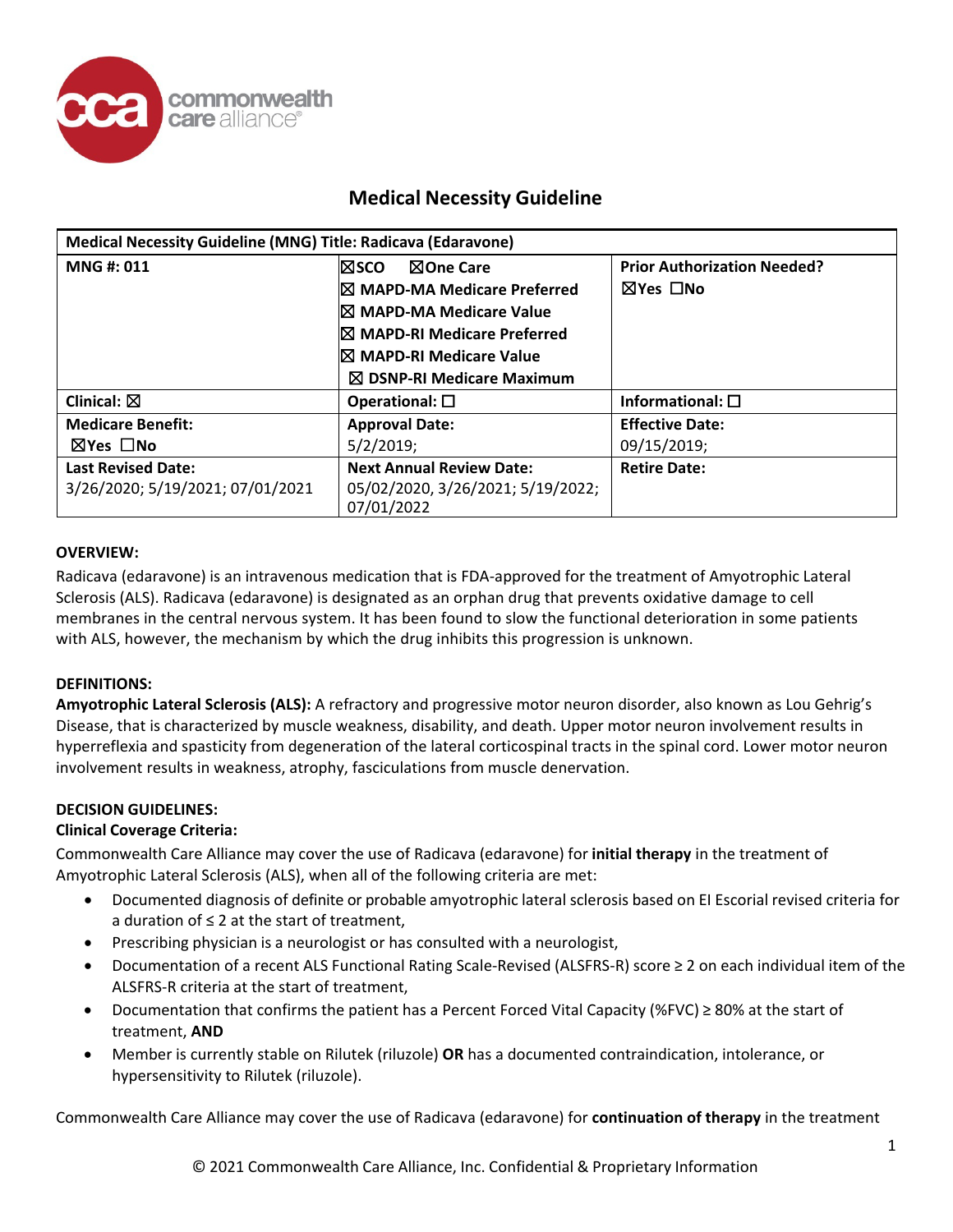

of Amyotrophic Lateral Sclerosis (ALS), when all of the following criteria are met:

- Documented diagnosis of definite or probable amyotrophic lateral sclerosis based on EI Escorial revised criteria,
- The prescribing physician is a neurologist or has consulted with a neurologist,
- Member is not dependent on invasive ventilatory support or tracheostomy,
- Member is currently stable on Rilutek (riluzole) **OR** has a documented contraindication, intolerance, or hypersensitivity to Rilutek (riluzole), **AND**
- Documented benefit from therapy with Radicava (edaravone)
	- $\circ$  This is demonstrated by stabilization or slowing in the decline of functional abilities (ALSFRS-R) score preferred) or decrease in symptom severity or frequency

### **LIMITATIONS/EXCLUSIONS:**

Commonwealth Care Alliance will not cover the use of Radicava (edaravone), under the following conditions, including but not limited to:

- If Radicava (edaravone) is used for treatment for all other diagnoses not related to ALS,
- If the member requires continuous non-invasive ventilatory support or invasive ventilation

Benefit coverage for health services is determined by the member specific benefit plan document\* and applicable laws (including the Plan's applicable government program contracts) that may require coverage for a specific service. The member specific benefit plan document identifies which services are covered, which are excluded, and which are subject to limitations.

### **AUTHORIZATION:**

The following list(s) of procedure and/or diagnosis codes is provided for reference purposes only and may not be all inclusive. Listing of a code in this policy does not signify whether the service described by the code is a covered or noncovered health service. Benefit coverage for health services is determined by the member specific benefit plan document and applicable laws that may require coverage for a specific service. The inclusion of a code does not imply any right to reimbursement or guarantee claim payment. Other Policies and Coverage Determination Guidelines may apply. This Medical Necessity Guideline is subject to all applicable laws and regulations, Plan Policies and Guidelines, including requirements for prior authorization and other requirements in Provider's agreement with the Plan (including complying with Plan's Provider Manual specifications).

| Description                           |
|---------------------------------------|
| Injection, Edaravone, 1 mg [Radicava] |
|                                       |

### **REGULATORY NOTES:**

Medical Necessity Guidelines are published to provide a better understanding of the basis upon which coverage decisions are made. CCA makes coverage decisions on a case-by-case basis considering the individual member's health care needs. Pharmacy Medical Necessity Guidelines are developed for selected therapeutic classes or drugs found to be safe, but proven to be effective in a limited, defined population of patients or clinical circumstances. They include concise clinical coverage criteria based on current literature review, consultation with practicing physicians in the servicearea who are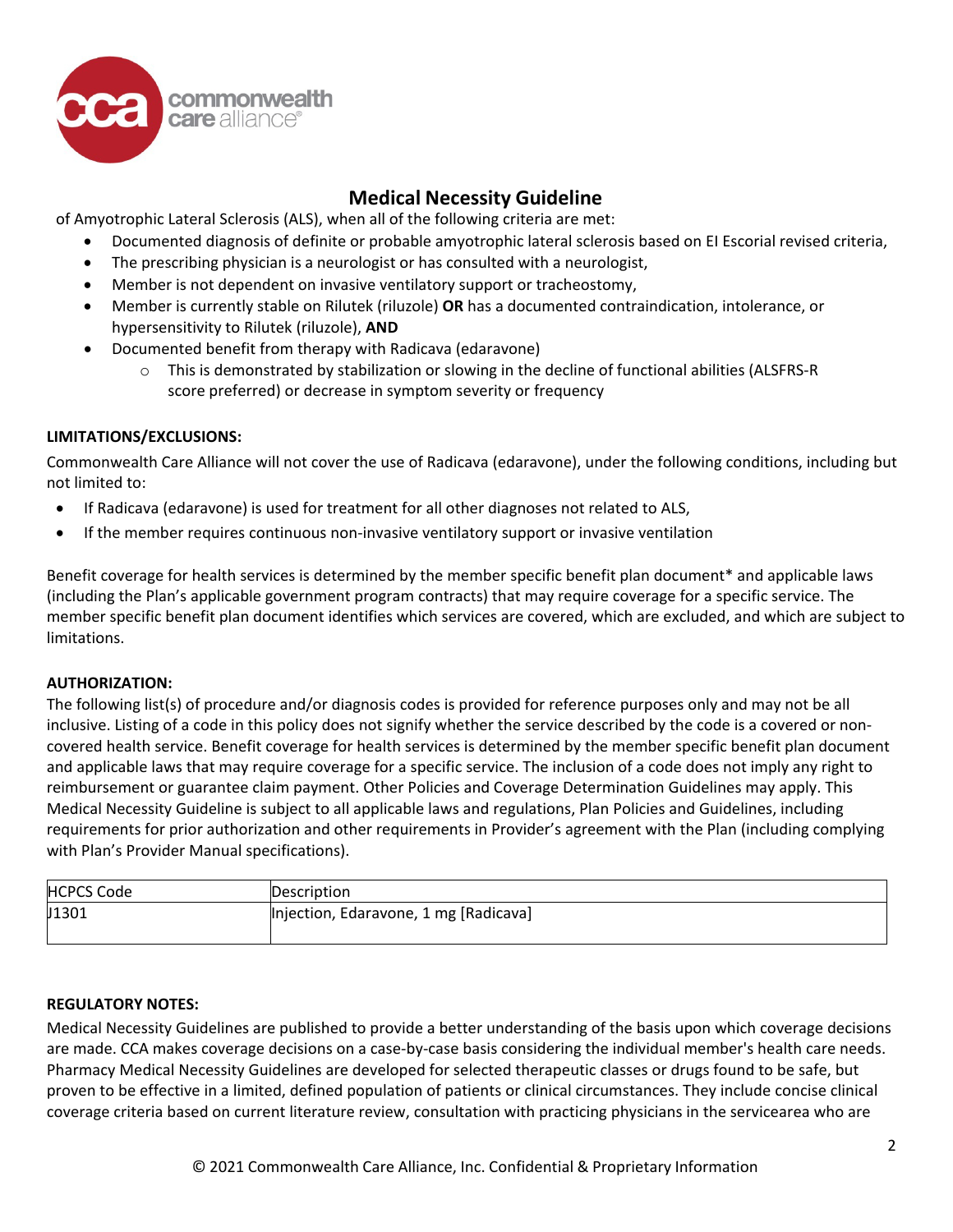

medical experts in the appropriate field, review of FDA and other government agency policies, and standards adopted by national accreditation organizations. The plan revises and updates Pharmacy Medical Necessity Guidelines annually, or more frequently if new evidence becomes available that suggests needed revisions. If at any time a CMS Local or National Coverage Determination (LCD or NCD) is published that conflicts with the criteria set forth herein, the NCD or LCD criteria shall supersede these criteria.

### **Disclaimer:**

This Medical Necessity Guideline is not a rigid rule. As with all of CCA's criteria, the fact that a member does not meet these criteria does not, in and of itself, indicate that no coverage can be issued for these services. Providers are advised, however, that if they request services for any member who they know does not meet our criteria, the request should be accompanied by clear and convincing documentation of medical necessity. The preferred type of documentation is the letter of medical necessity, indicating that a request should be covered either because there is supporting science indicating medical necessity (supporting literature (full text preferred) should be attached to the request), or describing the member's unique clinical circumstances, and describing why this service or supply will be more effective and/or less costly than another service which would otherwise be covered. Note that both supporting scientific evidence and a description of the member's unique clinical circumstances will generally be required.

### **RELATED REFERENCES:**

- 1. Abe, K., Itoyama, Y., Sobue, G., Tsuji, S., Aoki, M., Doyu, M., Hamada, C., Kondo, K., Yoneoka, T., Akimoto, M. & Yoshino, H. (2014). Confirmatory double-blind, parallel-group, placebo-controlled study of efficacy and safety of edaravone (MCI-186) in amyotrophic lateral sclerosis patients. *Amyotroph Lateral Scler Frontotemporal Degener, 15*(7-8): 610-617.
- 2. Abe, K., Itoyama, Y., Sobue, G., Tsuji, S., Aoki, M., Doyu, M., Hamada, C., Kondo, K., Yoneoka, T., Akimoto, M. & Yoshino, H. (2017). Safety and efficacy of edaravone in well defined patients with amyotrophic lateral sclerosis: A randomised, double-blind, placebo-controlled trial. *Lancet Neurol, 16*(7): 505-512.
- 3. Brooks, B., Miller, R., Swash, M., et al. (2000). EI Escorial revisited: Revised criteria for the diagnosis of amyotrophic lateralsclerosis. *Amyotroph Lateral Scler Other Motor Neuron Disord. 1*(5):293-99.
- 4. Canadian Agency for Drugs and Technologies in Health. (2019). *Canadian Drug Expert Committee Recommendation: Edaravone.* Retrieved from https://www.ncbi-nlm-nihgov.ahs.idm.oclc.org/books/NBK542405
- 5. Cedarbaum, J., Stambler, N., Malta, E., et al. (1999). The ALSFRS-R: a revised ALS functional rating scale that incorporatesassessments of respiratory function. BDNF ALS Study Group (Phase III). *J Neurol Sci,169*(1- 2):13-21.
- 6. Douglass, C., Kandler, R., Shaw, P., et al. (2010). An evaluation of neurophysiological criteria used in the diagnosis of motor neuron disease. *J Neurol Neurosurg Psychiatry, 81*(6):646-9
- 7. Galvez-Jimenez, N. & Goyal, N., Cudkowicz, M. (2020). *UpToDate: Disease-modifying treatment of amyotrophic lateral sclerosis.* https://www.uptodate.com/contents/disease-modifying-treatment-of-amyotrophic-lateralsclerosis?search=radicava&source=search\_result&selectedTitle=2~3& usage type=default&display rank=1
- 8. IBM Micromedex. (2021). *Edaravone.* Retrieved from https://www-dynamed-com.ahs.idm.oclc/drug monograph/edaravone
- 9. Lexicomp. (2021). *Edaravone: Drug information.* Retrieved from https://www.uptodate.com/contents /edaravone-drug-information?search=radicava&source=panel\_search\_result&selectedTitle=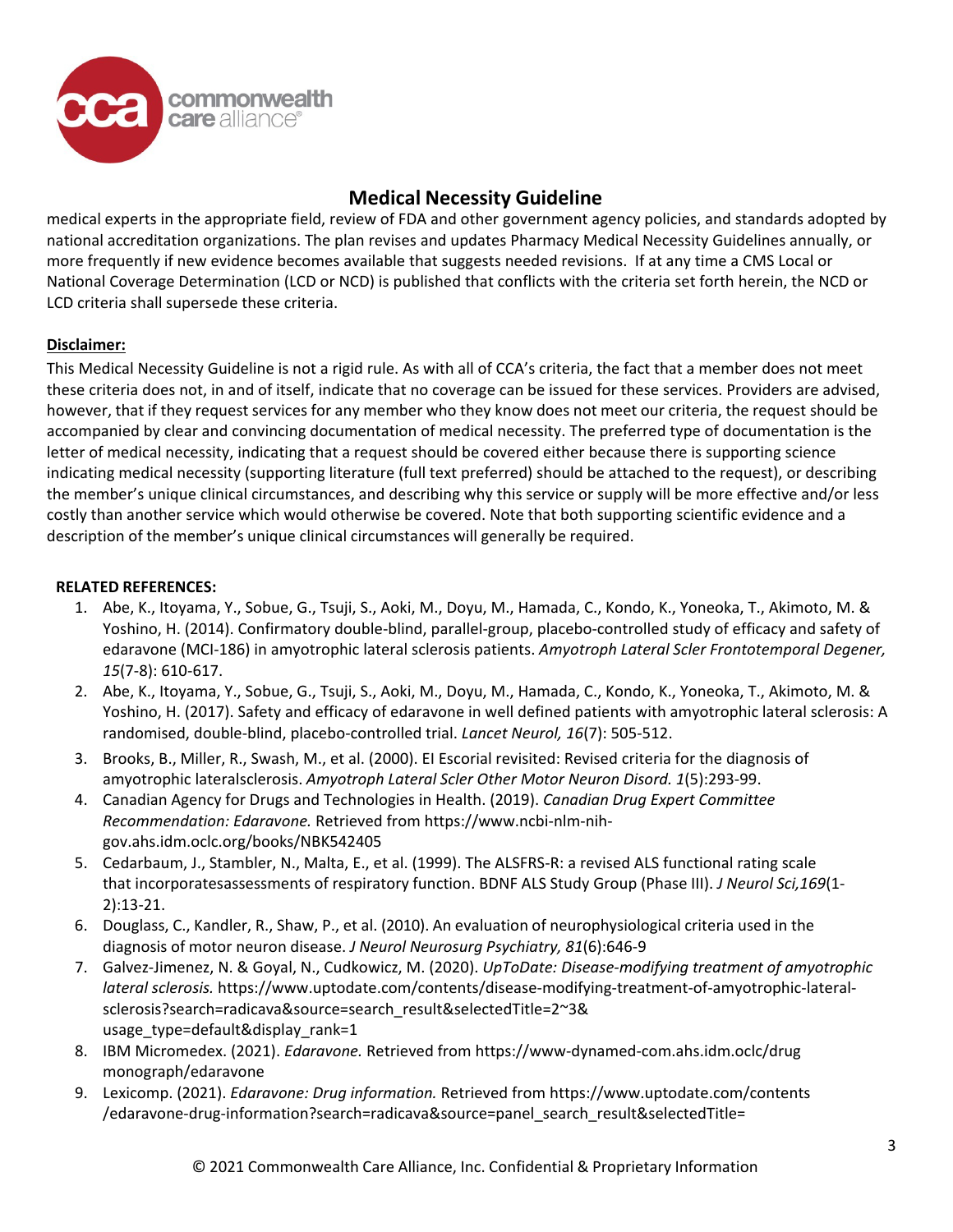

1~3&usage\_type=panel&kp\_tab=drug\_general&display\_rank=1

- 10. Miller, R., Jackson, C., Kasarskis, E., et al. (2009). Practice parameter update: the care of the patient with amyotrophic lateralsclerosis: drug, nutritional, and respiratory therapies (an evidence-based review). *Neurology. 73*:1218-1226
- 11. Miller, R., Jackson,C., Kasarskis, E., et al. (2009). Practice parameter update: the care of the patient with amyotrophic lateralsclerosis: multidisciplinary care, symptom management, and cognitive/behavioral impairment (an evidence-based review). *Neurology, 73*:1227-1233
- 12. Narayanaswami, P., Jolanda van Zuuren, E. & Rae-Grant, A. (2018). *DynaMed: Amyotrophic lateral sclerosis.* Retrieved from https://www-dynamed-com.ahs.idm.oclc.org/topics/dmp-AN-T116744.
- 13. Noto, Y., Shibuya, K., Vucic, S. & Kiernan, M. (2016). Novel therapies in development that inhibit motor neuron hyperexcitability in amyotrophic lateral sclerosis. *Expert Rev Neurother, 16*(10): 1147-54.
- 14. Sawada, H. (2017). Clinical efficacy of edaravone for the treatment of amyotrophic lateral sclerosis. *Expert Opinion on Pharmacotherapy, 18*(7): 735-738.
- 15. Shefner, J., Heiman-Patterson, T., Pioro, E., Wiedau-Pazos, M., Liu, S., Zhang, J., Agnese, W. & Apple, S. (2020). Long-term edaravone efficacy in amyotrophic lateral sclerosis: Post-hoc analyses of study 19 (MCI186-19). *Muscle Nerve, 61*(2): 218.
- 16. U.S. Center for Medicare and Medicaid. (2021). *Local coverage article: Billing and coding – Complex drug administration (A58544).* Retrieved from https://www.cms.gov/medicare-coverage-database/details /article-details.aspx?articleId=58544
- 17. U.S. Food and Drug Administration. (2017). *Radicava (edaravone injection), for intravenous use.* Retrieved from https://www.accessdata.fda.gov/drugsatfda\_docs/label/2017/209176lbl.pdf

| <b>REVISION</b><br><b>DATE</b> | <b>DESCRIPTION</b>                                                                                                                                                                                                                                                                                                                                                                                                                                                                                                                                                                                                                                                                                                                                                                  |
|--------------------------------|-------------------------------------------------------------------------------------------------------------------------------------------------------------------------------------------------------------------------------------------------------------------------------------------------------------------------------------------------------------------------------------------------------------------------------------------------------------------------------------------------------------------------------------------------------------------------------------------------------------------------------------------------------------------------------------------------------------------------------------------------------------------------------------|
| 05/11/2021                     | Added more information on Radicava in the overview (e.g. pharmacological class and<br>mechanism of action), definition of amyotrophic lateral sclerosis, and that Radicava is<br>not indicated for individuals who require invasive ventilation or continuous non-invasive<br>ventilatory support. Removed clinical trial information for consistency. Wording in<br>decision guideline section changed: changed diagnosis of ALS to include definite and<br>probable, prescribing physician may be the neurologist or have consulted a neurologist,<br>sign for the scores for the values (ALSFRS-R and percent forced vital capacity), added<br>intolerance and hypersensitivity to Rilutek, and in documented benefits to include<br>reduction in symptom severity or frequency. |
| 05/02/2019                     | Reviewed and approved by CCA's Medical Policy Committee                                                                                                                                                                                                                                                                                                                                                                                                                                                                                                                                                                                                                                                                                                                             |
| 3/26/2020                      | KH reviewed and update document.                                                                                                                                                                                                                                                                                                                                                                                                                                                                                                                                                                                                                                                                                                                                                    |

### **REVISION LOG:**